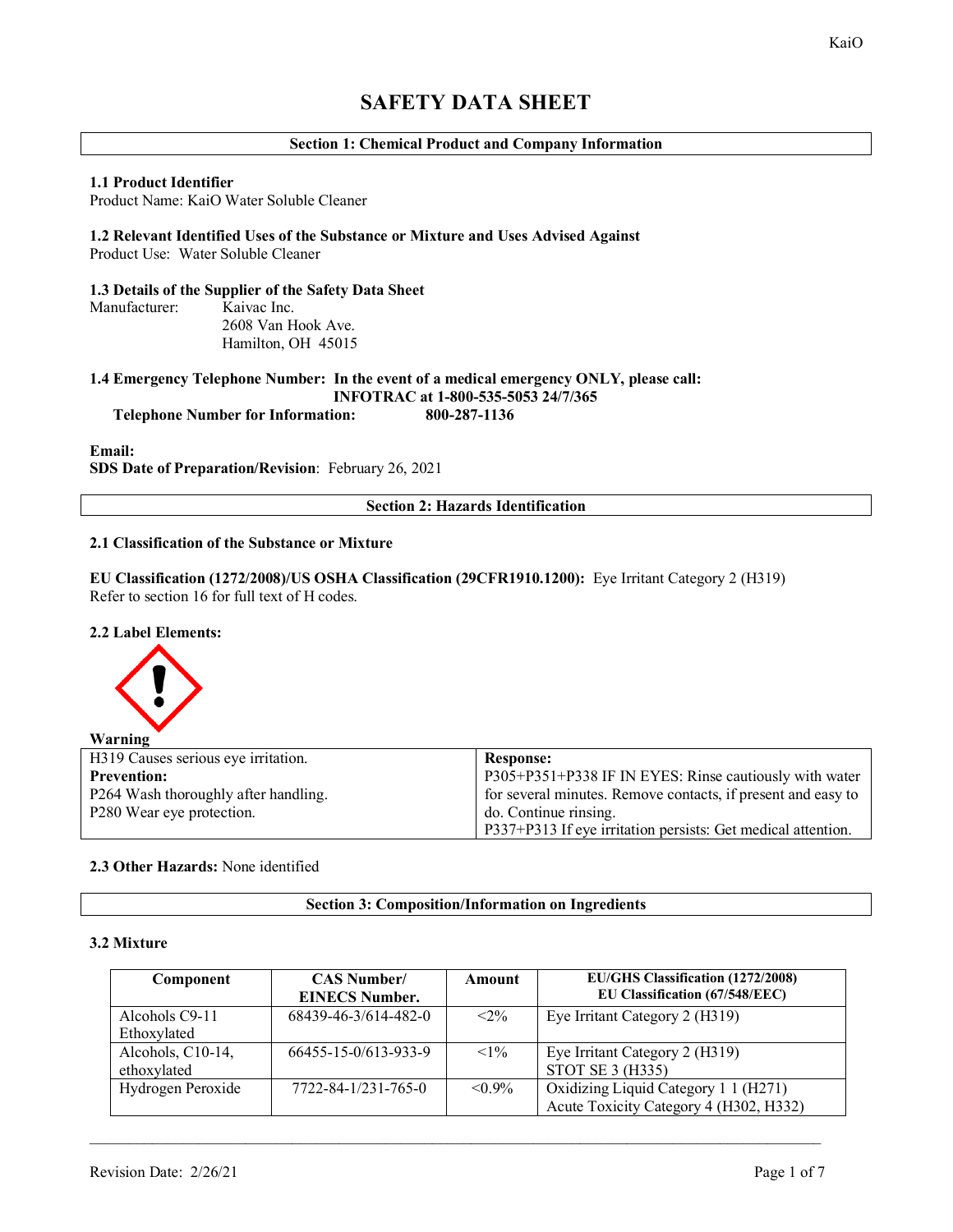|                     |                     |              | Skin Corrosion Category 1A (H314)<br>Eye Damage Category 1 (H318)<br>STOT SE 3 (H335)<br>Aquatic Chronic Toxicity Category 3 (H412) |
|---------------------|---------------------|--------------|-------------------------------------------------------------------------------------------------------------------------------------|
| Cold Pressed Orange | 8028-48-6/232-433-8 | $\leq 0.5\%$ | Skin Irritation Category 2 (H315)                                                                                                   |
| Oil/ d-Limonene     |                     |              | Skin Sensitization Category 1B (H317)                                                                                               |
|                     |                     |              | Aspiration Hazard Category 1 (H304)                                                                                                 |
|                     |                     |              | Aquatic Chronic Toxicity Category 2 (H411)                                                                                          |

Refer to Section 16 for Full Text of GHS Classes and H Statements The exact percentages are a trade secret.

#### **Section 4: First Aid Measures**

# **4.1 Description of First Aid Measures**

## **First Aid**

**Eyes**: Flush eyes with plenty of water for at least 15 minutes while lifting the upper and lower lids. Get medical attention if irritation develops or persists.

**Skin:** Wash with soap and water. Remove contaminated clothing and launder before reuse. If irritation develops and persists, get medical attention.

**Ingestion:** If conscious, rinse mouth with water and give 1 glass of water to dilute. Do not induce vomiting unless directed to do so by a medical professional. Never give anything by mouth to a person who is unconscious or convulsing. Get medical attention.

**Inhalation:** Move person to fresh air. Seek medical attention if irritation or other symptoms persist.

## **See Section 11 for more detailed information on health effects.**

**4.2 Most Important symptoms and effects, both acute and delayed:** May cause serious eye irritation, redness and tearing. May cause slight skin irritation. Inhalation of mists may cause upper respiratory irritation. Swallowing may cause gastrointestinal irritation.

**4.3 Indication of any immediate medical attention and special treatment needed:** Immediate medical attention is generally not required.

# **Section 5: Fire Fighting Measures**

**5.1 Extinguishing Media:** Use any media that is suitable for the surrounding fire.

**5.2 Special Hazards Arising from the Substance or Mixture:** This product is not flammable or combustible. Thermal decomposition produces oxides of carbon.

**5.3 Advice for Fire-Fighters:** Firefighters should wear positive pressure self- contained breathing apparatus and full protective clothing for fires in areas where chemicals are used or stored.

#### **Section 6: Accidental Release Measures**

**6.1 Personal Precautions, Protective Equipment and Emergency Procedures:** Wear appropriate protective clothing as needed to avoid eye and skin contact.

**6.2 Environmental Precautions:** Avoid contamination of water supplies and environmental releases. Report spills as required to authorities.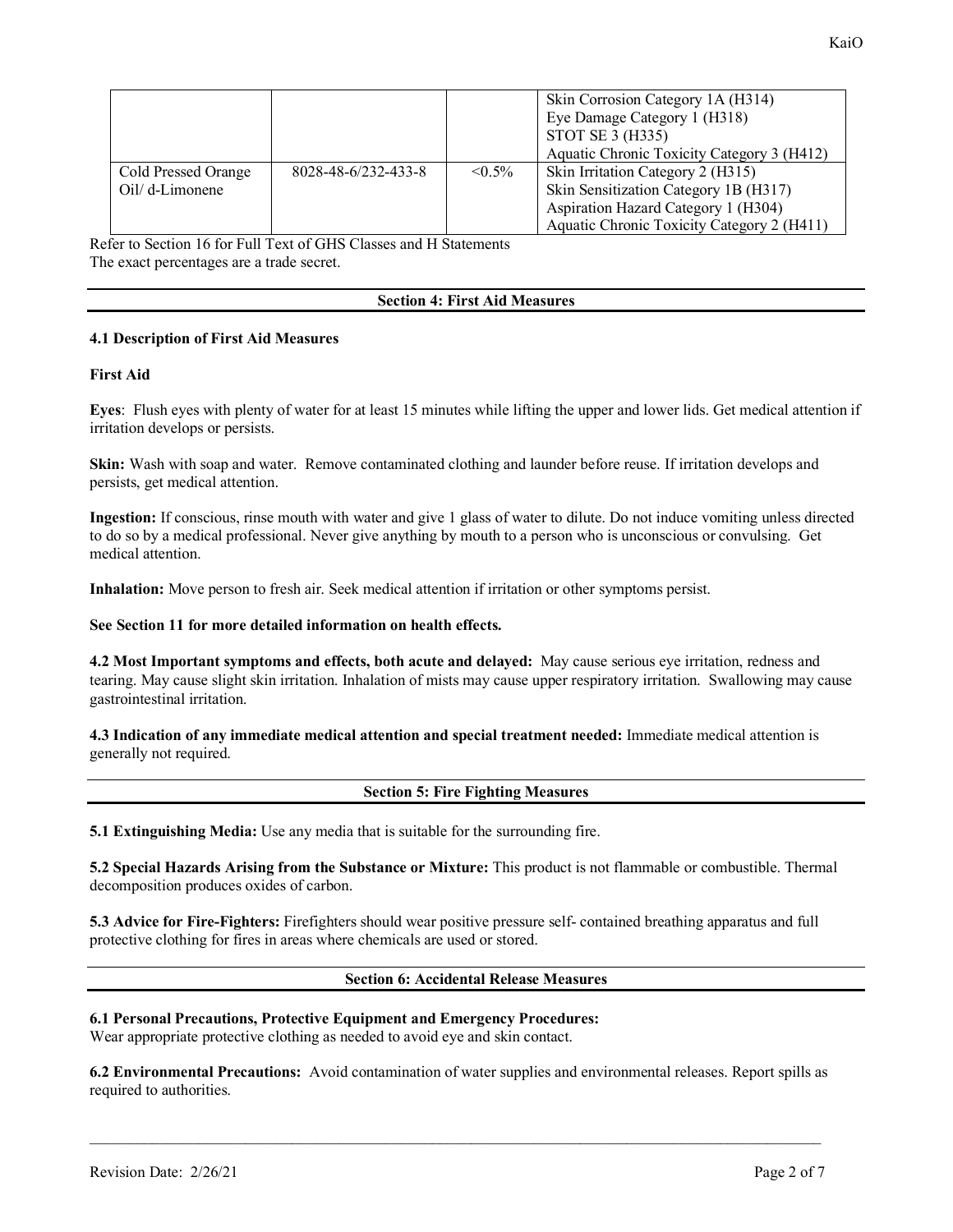# **6.4 Reference to Other Sections:**

Refer to Section 13 for disposal information and Section 8 for protective equipment.

#### **Section 7: Handling and Storage**

## **7.1 Precautions for Safe Handling:**

Avoid eye contact. Avoid prolonged skin contact. Remove and launder contaminated clothing before re-use. Wash thoroughly after handling and before eating, drinking, smoking or using toilet facilities.

**7.2 Conditions for Safe Storage, Including any Incompatibilities:** Store in a cool, well-ventilated area away from bases and other incompatible materials. Keep container closed.

## **7.3 Specific end use(s):**

**Industrial uses:** None identified **Professional uses:** None identified

## **Section 8: Exposure Controls / Personal Protection**

## **8.1 Control Parameters:**

| <b>Chemical Name</b>                       | <b>US OEL</b>                                                 | <b>EU IOEL</b>   | UK OEL                  | DFG MAK                                     | <b>Biological Limit</b><br><b>Value</b> |
|--------------------------------------------|---------------------------------------------------------------|------------------|-------------------------|---------------------------------------------|-----------------------------------------|
| Alcohols C9-11<br>Ethoxylated              | None Established                                              | None Established | None<br>Established     | None<br>Established                         | None Established                        |
| Alcohols, C10-14,<br>ethoxylated           | None Established                                              | None Established | None<br>Established     | None<br>Established                         | None Established                        |
| Hydrogen Peroxide                          | 1 ppm TWA<br><b>OSHA PEL</b><br>1 ppm TWA<br><b>ACGIH TLV</b> | None Established | 1 ppm TWA<br>2 ppm STEL | $0.5$ ppm TWA<br>1 ppm STEL<br>(inhalation) | None Established                        |
| Cold Pressed<br>Orange Oil/ d-<br>Limonene | None Established                                              | None Established | None<br>Established     | None<br>Established                         | None Established                        |

#### **8.2 Exposure Controls:**

**Appropriate Engineering Controls:** General ventilation is generally adequate for normal use. Use local exhaust ventilation if needed to maintain concentration of hazardous constituents below recommended limits.

# **Personal Protective Measurers**

**Respiratory Protection:** Not necessary if workplace concentrations of hazardous constituents are below recommended limits. If the exposure limit is exceeded, an approved respirator should be worn. Respirator selection and use should be based on contaminant type, form and concentration. Follow applicable local or national regulations, in the US: OSHA 1910.134, ANSI Z88.2 and good Industrial Hygiene practice.

**Eye Protection:** Use chemical safety glasses or goggles if splashing is possible.

**Skin Protection:** Impervious gloves are recommended to avoid prolonged skin contact. Wear protective clothing as required to avoid skin contact when handling.

\_\_\_\_\_\_\_\_\_\_\_\_\_\_\_\_\_\_\_\_\_\_\_\_\_\_\_\_\_\_\_\_\_\_\_\_\_\_\_\_\_\_\_\_\_\_\_\_\_\_\_\_\_\_\_\_\_\_\_\_\_\_\_\_\_\_\_\_\_\_\_\_\_\_\_\_\_\_\_\_\_\_\_\_\_\_\_\_\_\_\_\_\_\_

**Other protection:** None required.

#### **Section 9: Physical and Chemical Properties**

# **9.1 Information on basic Physical and Chemical Properties:**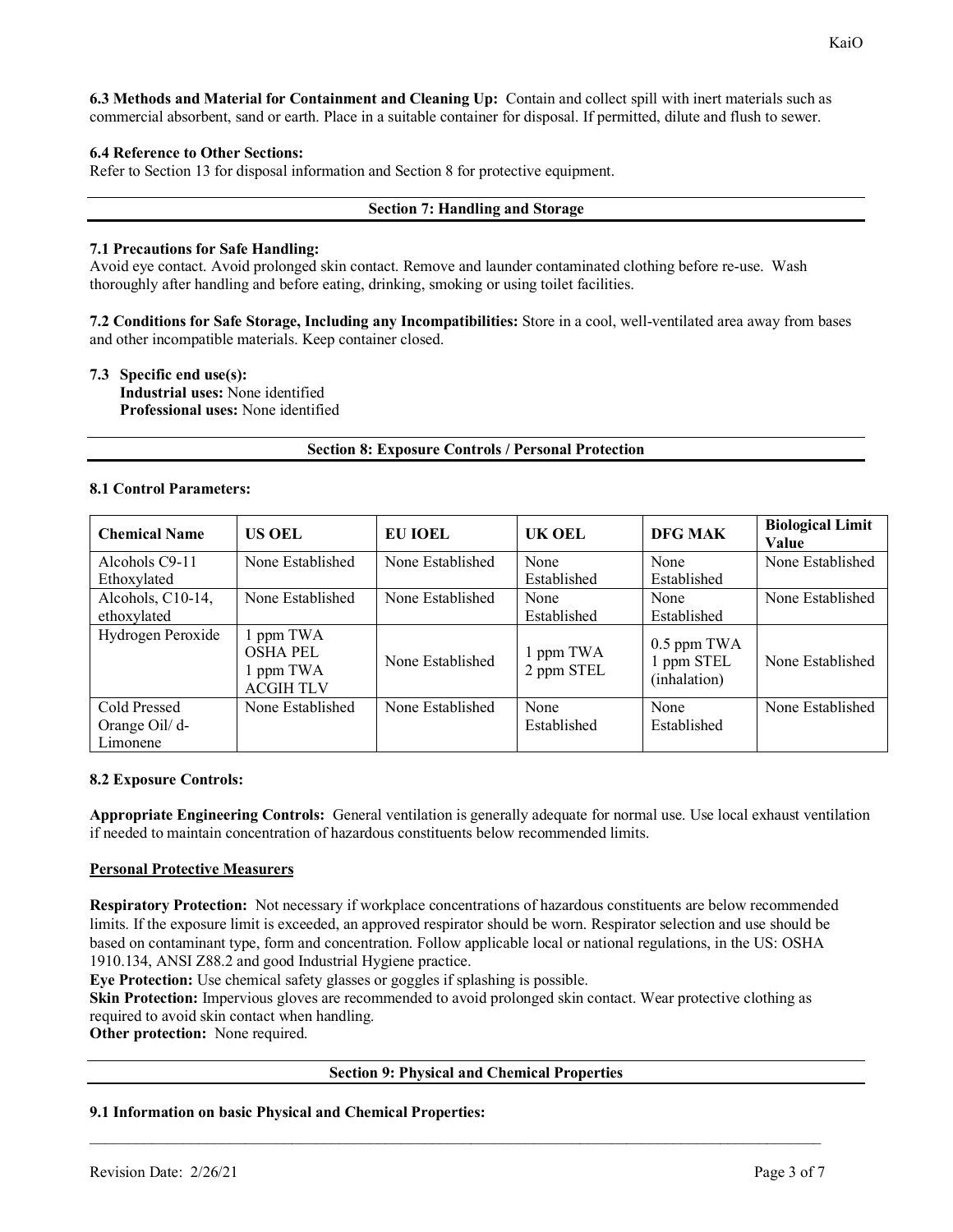**Appearance and Odor:** Clear blue liquid with a citrus odor.

| <b>Solubility in Water:</b>  | Soluble                   | <b>Boiling Point:</b>         | $212^{\circ}F$ |
|------------------------------|---------------------------|-------------------------------|----------------|
| <b>Odor Threshold:</b>       | Not determined            | <b>Partition Coefficient:</b> | Not determined |
| pH: Undiluted                | $6 - 8$                   | <b>Melting Point:</b>         | Not determined |
| pH: Diluted                  | Same as source water: 6-9 | <b>Melting Point:</b>         | Not determined |
| <b>Specific Gravity:</b>     | 1.00                      | <b>Vapor Density:</b>         | Not determined |
| <b>Evaporation Rate:</b>     | Not determined            | <b>Vapor Pressure:</b>        | Not determined |
| Flammability(solid/gas):     | Not determined            | <b>Flash Point:</b>           | Not determined |
| <b>Explosive Limits:</b>     | Not determined            | <b>Autoignition</b>           | Not determined |
|                              |                           | Temperature:                  |                |
| Decomposition                | Not determined            | <b>Viscosity:</b>             | Not determined |
| Temperature:                 |                           |                               |                |
| <b>Explosive Properties:</b> | Not determined            | <b>Oxidizing Properties:</b>  | None           |

## **9.2 Other Information:** None

## **Section 10: Stability and Reactivity**

**10.1 Reactivity:** Not reactive under normal conditions of use and storage.

**10.2 Chemical Stability:** Stable.

**10.3 Possibility of Hazardous Reactions:** None known.

**10.4 Conditions to Avoid:** None known.

**10.5 Incompatible Materials:** None known.

**10.6 Hazardous Decomposition Products:** Thermal decomposition yields oxides of carbon.

#### **Section 11: Toxicological Information**

#### **11.1 Information on Toxicological Effects:**

#### **Potential Health Hazards**

**Inhalation:** Mists may cause mucous membrane and upper respiratory tract irritation with coughing, sore throat and difficulty in breathing.

**Skin Contact:** May cause slight irritation.

**Eye Contact:** May cause serious eye irritation, redness and tearing. Corneal injury is unlikely.

**Ingestion:** Swallowing may cause gastrointestinal irritation.

**Acute toxicity values:** Product ATE: Oral: 3132,555 mg/kg, inhalation: 222 mg/L/4hr Alcohols C9-11 Ethoxylated: Oral rat LD50: 3488 mg/kg, inhalation rat LC50 > 1.6 mg/L/4hr (no deaths occurred), dermal rabbit LD50 > 2000 mg/kg (no deaths occurred) Alcohols, C10-14, ethoxylated: No data available

Hydrogen Peroxide: Oral rat LD50: 1193 mg/kg, dermal rat LD50 >2000 mg/kg, inhalation rat LD50: 2 mg/L/4 hours Cold Pressed Orange Oil/ d-Limonene: Oral rat LD50 > 5000 mg/kg, dermal rabbit LD50 > 5000 mg/kg

\_\_\_\_\_\_\_\_\_\_\_\_\_\_\_\_\_\_\_\_\_\_\_\_\_\_\_\_\_\_\_\_\_\_\_\_\_\_\_\_\_\_\_\_\_\_\_\_\_\_\_\_\_\_\_\_\_\_\_\_\_\_\_\_\_\_\_\_\_\_\_\_\_\_\_\_\_\_\_\_\_\_\_\_\_\_\_\_\_\_\_\_\_\_

**Skin corrosion/irritation:** Product is not classified as a skin irritant.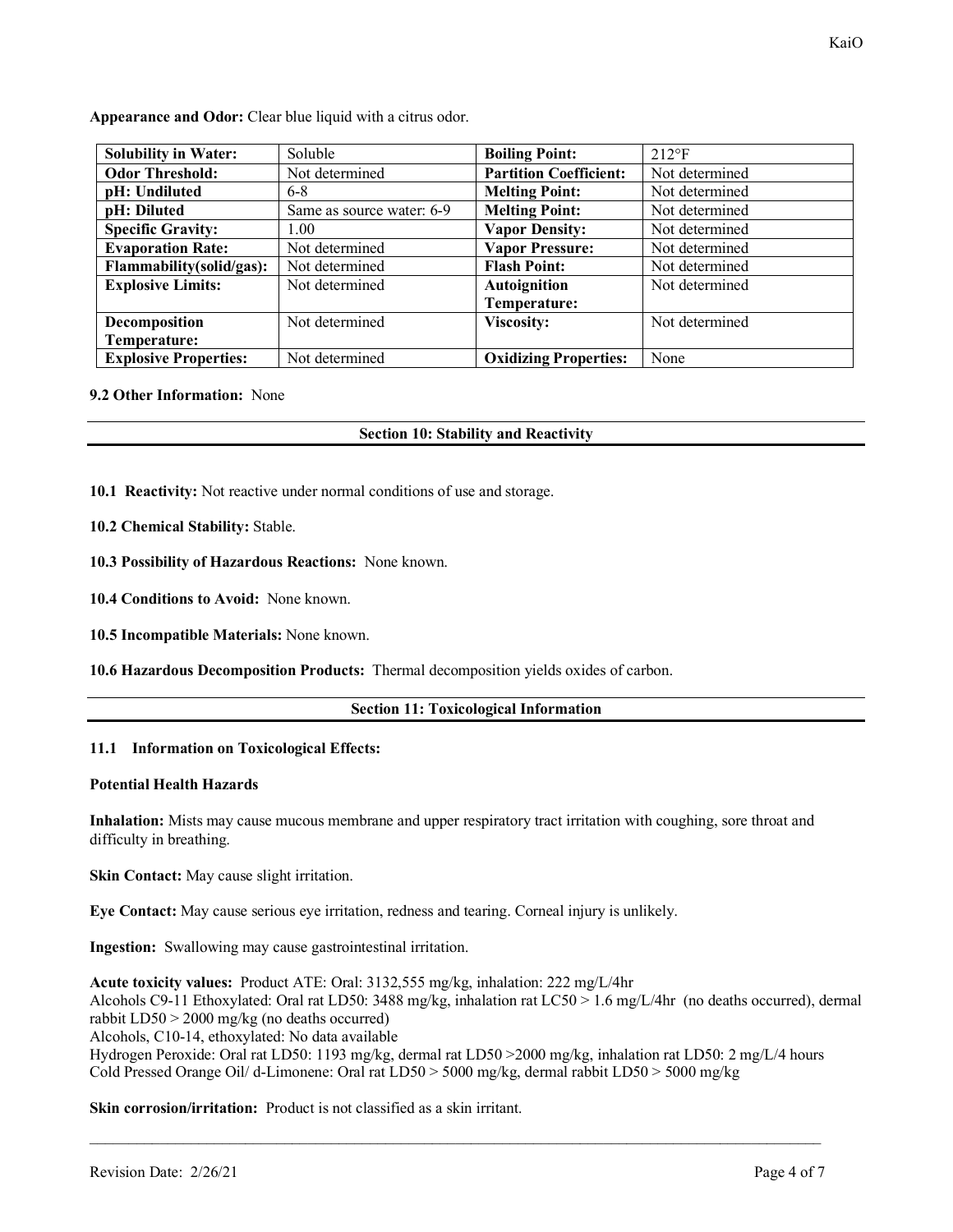KaiO

**Eye damage/ irritation:** Product is classified as an eye irritant.

**Respiratory Irritation:** Prolonged inhalation may cause respiratory irritation.

**Respiratory Sensitization:** Not a respiratory sensitizer.

**Skin Sensitization:** Product is not classified as a skin sensitizer.

**Germ Cell Mutagenicity:** This product is not expected to present a risk of genetic damage

**Carcinogenicity:** None of the components is listed as a potential carcinogen by IARC, NTP, OSHA or the EU CLP.

**Developmental / Reproductive Toxicity:** No specific data is available. Components are not reproductive toxins.

**Specific Target Organ Toxicity (Single Exposure):** No specific data is available.

**Specific Target Organ Toxicity (Repeated Exposure):** No specific data is available. No adverse effects are expected.

**Aspiration Hazard:** Product is not an aspiration hazard.

# **Section 12: Ecological Information**

# **12.1 Toxicity:**

Alcohols C9-11 Ethoxylated: Oncorhynchus mykiss LC50: 5-7 mg/L/96hrs Alcohols, C10-14, ethoxylated: Not toxic to aquatic life Hydrogen peroxide: Pimephales promelas LC50: 16.4 mg/L Cold Pressed Orange Oil/ d-Limonene: Brachydanio rerio LL50: 5.65 mg/L/96hr

This product is not expected to cause harm to the environment.

**12.2 Persistence and degradability:** Product is expected to be readily biodegradable. Alcohols C9-11 Ethoxylated: Readily biodegradable. Alcohols, C10-14, ethoxylated: Readily biodegradable.

**12.3 Bioaccumulative Potential:** Not expected to bioaccumulate.

**12.4 Mobility in Soil:** No data available.

**12.5 Results of PBT and vPvB assessment:** None required.

**12.6 Other Adverse Effects:** No data available.

# **Section 13: Disposal Considerations**

# **13.1 Waste Treatment Methods:**

Dispose in accordance with all local, state and national regulations. Local regulations may be more stringent than regional and national requirements. It is the responsibility of the waste generator to determine the toxicity and physical characteristics of the material to determine the proper waste identification and disposal in compliance with applicable regulations

**Section 14: Transport Information**

| Section 14: Transport Information |                          |                              |                         |                          |                                                |
|-----------------------------------|--------------------------|------------------------------|-------------------------|--------------------------|------------------------------------------------|
|                                   | <b>14.1 UN</b><br>Number | 14.2 UN Proper Shipping Name | 14.3 Hazard<br>Class(s) | 14.4<br>Packing<br>Group | 14.5<br><b>Environmental</b><br><b>Hazards</b> |
| <b>US DOT</b>                     | None                     | Not Regulated                | None                    | None                     | No                                             |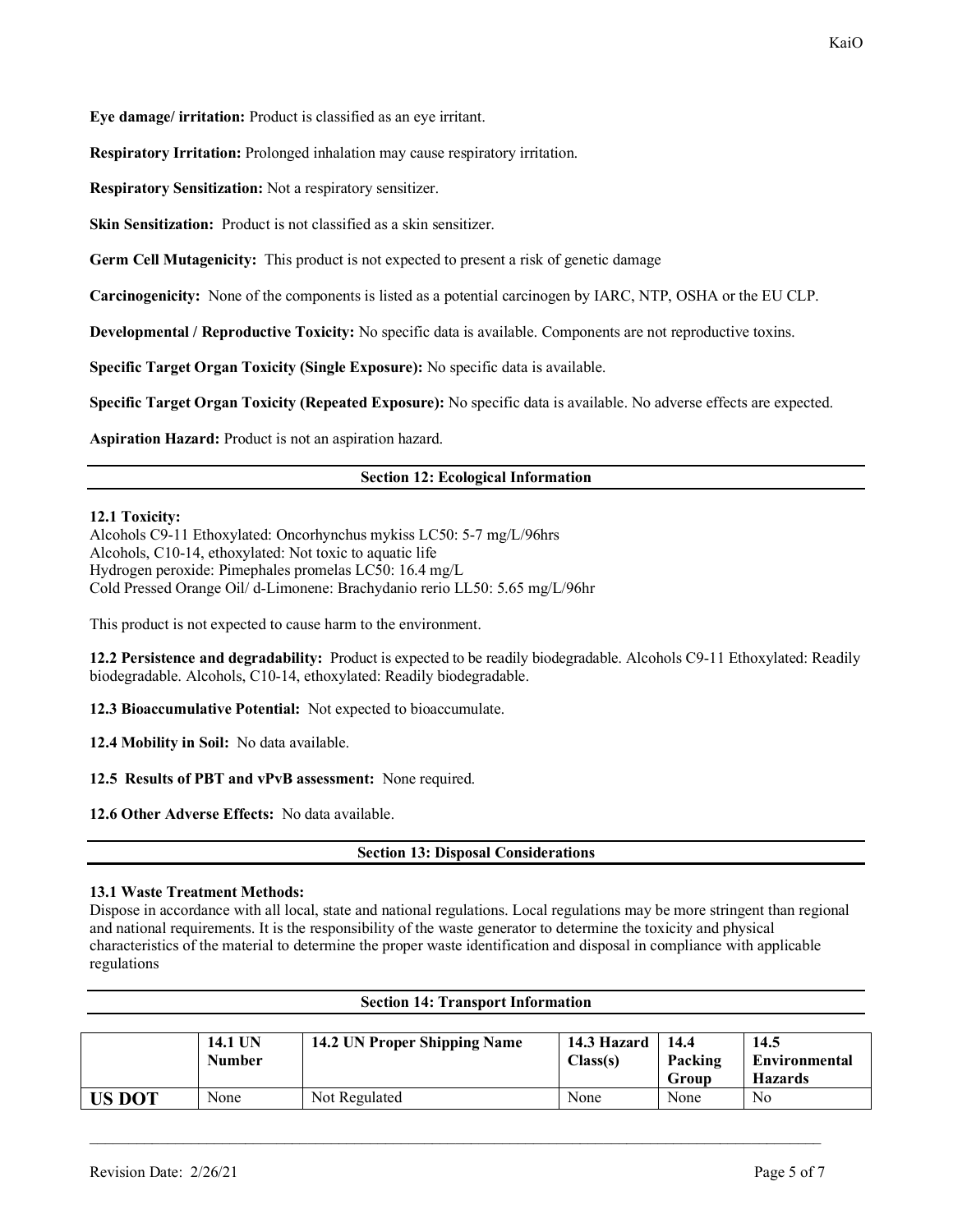| Canadian<br><b>TDG</b> | None | Not Regulated | <b>Not</b><br>Regulated | None | No             |
|------------------------|------|---------------|-------------------------|------|----------------|
| EU<br><b>ADR/RID</b>   | None | Not Regulated | Not<br>Regulated        | None | N <sub>0</sub> |
| <b>IMDG</b>            | None | Not Regulated | <b>Not</b><br>Regulated | None | No             |
| <b>IATA/ICAO</b>       | None | Not Regulated | <b>Not</b><br>Regulated | None | N <sub>0</sub> |

**14.6 Special Precautions for User:** None identified

**14.7 Transport in Bulk According to Annex III MARPOL 73/78 and the IBC Code:** Not applicable.

#### **Section 15: Regulatory Information**

# **15.1 Safety, Health and Environmental Regulations/Legislation Specific for the Substance or Mixture**

#### **UNITED STATES REGULATIONS:**

**U.S. Sara Reporting Requirements**: The components of this product are not subject to the reporting requirements of Sections 302, 304, and 313 Of Title III Of The Superfund Amendments And Reauthorization Act.

**U.S. SARA Threshold Planning Quantity:** There are no specific Threshold Planning Quantities for the components of this product. The default Federal SDS submission and inventory requirement filing threshold of 10,000 lbs (4,540 kg) therefore applies, per 40 CFR 370.20.

**U.S. CERCLA Reportable Quantity (RQ):** This product is not subject to reporting requirements under CERCLA. Many states have more stringent release reporting requirements. Report spills required under federal, state and local regulations.

**U.S. TSCA Inventory Status:** The components of this product are listed on the TSCA Inventory or are exempted from listing.

#### **Other U.S. Federal Regulations:** None

**California Safe Drinking Water And Toxic Enforcement Act (Proposition 65):** This product contains substances known to the State of California to cause cancer and/or reproductive harm.

\_\_\_\_\_\_\_\_\_\_\_\_\_\_\_\_\_\_\_\_\_\_\_\_\_\_\_\_\_\_\_\_\_\_\_\_\_\_\_\_\_\_\_\_\_\_\_\_\_\_\_\_\_\_\_\_\_\_\_\_\_\_\_\_\_\_\_\_\_\_\_\_\_\_\_\_\_\_\_\_\_\_\_\_\_\_\_\_\_\_\_\_\_\_

| <b>Section 16: Other Information</b> |         |           |                    |  |
|--------------------------------------|---------|-----------|--------------------|--|
| NFPA RATING (NFPA 704)               | FIRE: 1 | HEALTH: 2 | INSTABILITY: 0     |  |
| <b>HMIS RATING</b>                   | FIRE:1  | HEAITH:2  | PHYSICAL HAZARD: 0 |  |

**EU and GHS Classes and Risk Phrases and Hazard Statements for Reference (See Sections 2 and 3):** 

H271 May cause fire or explosion – strong oxidizer.

- H302 Harmful if swallowed
- H304 May be fatal if swallowed and enters airways
- H314 Causes severe skin burns and eye damage
- H315 Causes skin irritation

H317 May cause an allergic skin reaction

H318 Causes serious eye damage.

H332 Harmful if inhaled

H335 May cause respiratory irritation